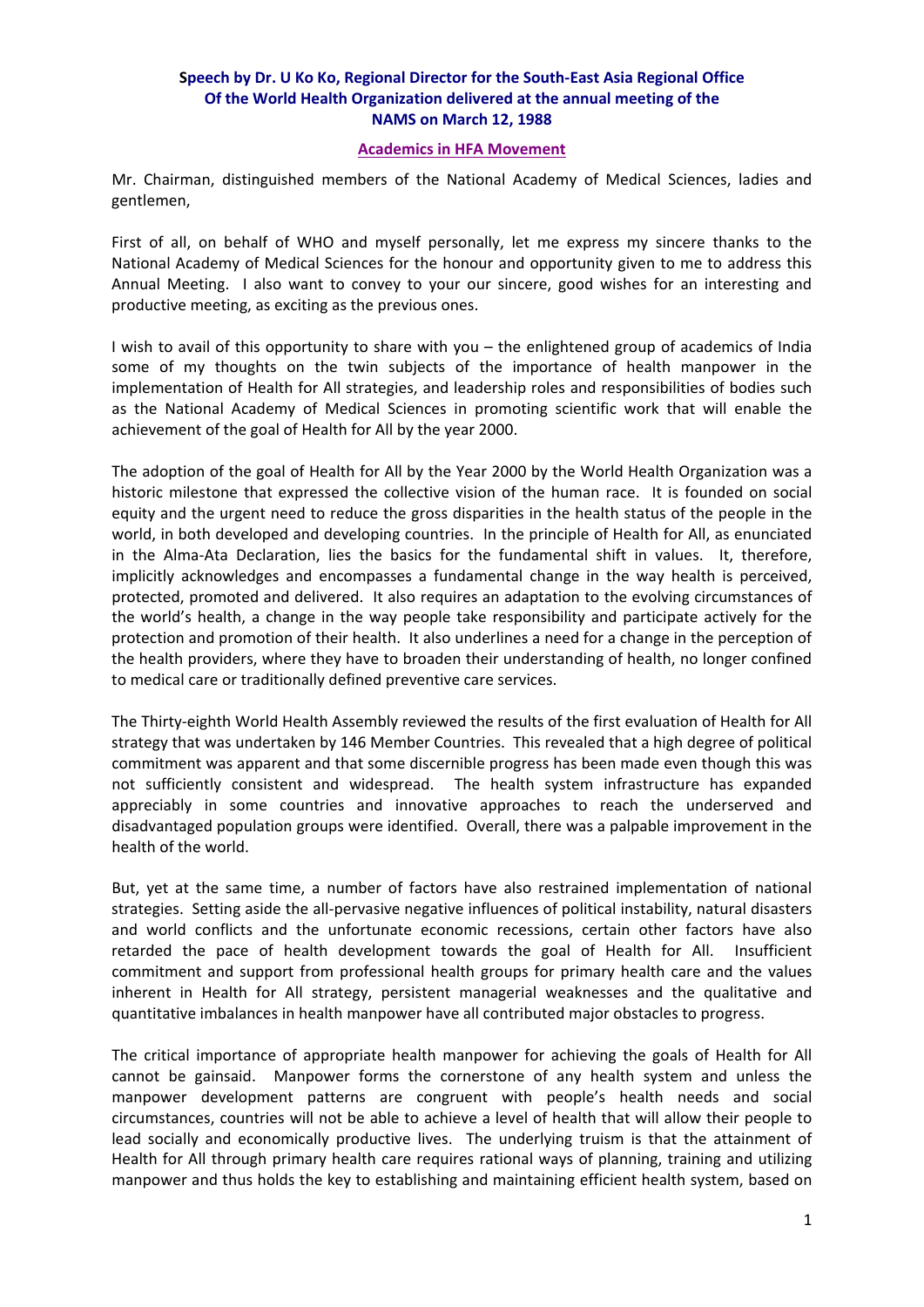primary health care. It transcends all other issues in health development and is a critical factor for the economic efficiency of the health care system.

Pursuit of Health for All will require the redefinition of the roles and functions of all categories of health personnel, including those of specialists, generalists, nurses, paramedicals, as well as health volunteers, all of whom in varying combinations, constitute the health team. If the health team concept is to become a reality, each member must contribute to and benefit form its functioning. Instead of being viewed as performing specialized tasks within the narrow confines of their earlier professional training, health professionals must assume new tasks, such as leadership, supervision and provision of continuing education to other members of the team, and relate to them in the spirit of equality to achieve common objectives.

The idea of defining the characteristics of the different health personnel in a health team, needless to say, applies equally strongly to the planning, education and training and management components of health manpower development. Each of these three components of the health manpower development process employs its own problem-solving cycle. It is crucial that academicians involve themselves intimately in these problem-solving cycles and the studies necessary to identify and define the roles, functions and tasks of the health personnel and also ensure that they are anchored to the reality of health care needs. At the same time academics have the responsibility in developing and formulating simple, safe and effective health technologies that could be delivered by paramedicals and health volunteers in partnership with the communities themselves.

Another important problem is the frequent lack of, or poor, coordination between manpower planners, producers (especially universities), and the health services. This has resulted in the development of manpower plans that are irrelevant to community health requirements and that are therefore not implemented. Reliable information systems at both local and national levels are needed to assist the development of, and to review and revise regularly, the policies and plans and their implementation. Quite often, an impressive quantity of data are gathered, but there is no system for the processing, storage and retrieval of such data and its use for critical decision-making.

At this stage, I wish to dwell for a moment on some of the crucially important roles of academic institutions or universities in achieving the goal of Health for All. The Thirty-seventh World Health Assembly, in 1984, agreed that universities bring together "*novel conjunctions of talent to get around the contours of complex issues in human resource development and could provide continuously improving answers to health‐related problems. They can involve the scientific and scholarly community more deeply in these issues than at present. They can systematically link this community with leadership groups in different countries. They can foster the dissemination of intelligible, credible syntheses of state of the art information on human resources questions*."

The need for medical education to respond adequately and appropriately to the changing trends in health development and contribute the medical manpower for comprehensive health systems based on primary health care had led WHO to revitalize the reorientation of medical education. All the Member Countries in our region have reinforced the rationale, identified the directions and content of reorientation and have begun to formulate specific targets and the framework for monitoring and evaluating the progress of the reorientation process.

One of the key recommendations of these consultations on medical education has been the reinforcement of the need to strengthen the integrated health systems manpower development (HSMD) concept that was first introduced by WHO in 1976. The urgent need to develop formal and permanent institutional mechanisms, where they do not exist, to foster a continuous dialogue and coordination between planners, producers and the managers has been identified as a key requirement, if a quantitative and qualitative balance of manpower is to be achieved.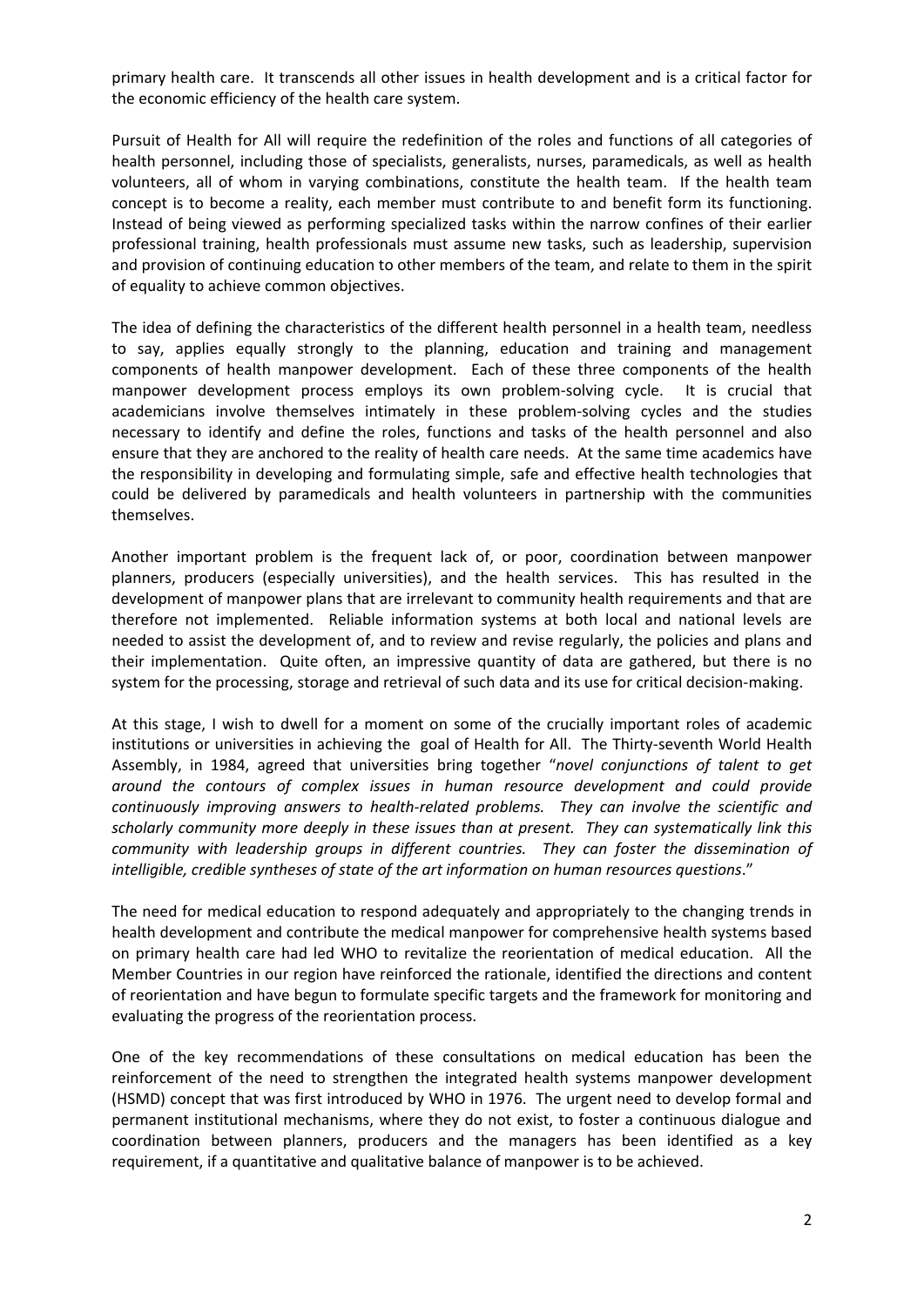Despite considerable efforts to establish and strengthen institutions and train teachers for them, appropriate training facilities are often in short supply. Further efforts are needed to ensure the relevance of basic, advanced and continuing education for health workers. Related to the improvement of curricula is the need for the development, testing, reproduction and effective use of relevant and suitable teaching and learning materials.

Systems of continuing education, integrated with supervision at all levels of the health systems, help to maintain and upgrade the competence of health workers. They are vital elements to increase the productivity and job satisfaction. Efforts in these directions have been sporadic, with no systematic approach towards promoting progressive, sequential learning within the framework of professional growth and career development schemes.

The academics and specialists have a role to support the development of viable continuing education systems, to train the trainers who will undertake the implementation of the continuing education programmes, and, very importantly, to experiment with and devise effective and efficient technologies for promoting, supporting and sustaining these continuing education efforts.

Research efforts may be focused on one or all of the three main facets of interventions possible for solution of problems arising in the health care system – the problem itself, the specific intervention desired or on the managerial process for executing the desired change. Such research, therefore, may draw attention to the need for generation of new knowledge, often called basic research, or the application of existing scientific knowledge, so that it is transformed into appropriate and usable intervention technology. Health systems research, including health manpower research, has, therefore, been recognized by WHO as an area of high priority for the countries of our region. Research findings should form the basis for decision-making in the health system, particularly in the health manpower development process. The relevance and effectiveness of the latter to the needs of the health system will be vastly improved if research is utilized as the main tool for supporting this.

Here, I wish to refer briefly to the need for research towards attaining the goal of Health for All by the Year 2000, and the manner in which health systems research can be made instrumental to support Health for All strategies, as I believe this to be germane to the theme of my presentation.

WHO believes that research strategies should focus on the priority problems whose solutions would contribute towards national and regional strategies and plans of action related to HFA. Such research should support the provision of a basic minimum package of services together with people's involvement and the development of the requisite managerial processes and technology for essential health care with the widest coverage.

In the move towards HFA goals, research capabilities will have to be employed for the optimal exploitation of the existing conditions and for the identification of new developments that are required. In this context, relevant researchable problems related to PHC for the attainment of HFA need to be identified, besides strengthening the research capabilities, particularly, the training of the required scientific manpower for research.

Another aspect hat comes sharply into focus is the question of leadership for Health for All. Recognition of the imperative need for a clear understanding of the critical issues affecting the implementation of the national Health for All strategies and consequent attempts to resolve these issues adequately by those in leadership positions led WHO to launch a new initiative in 1985, called "*Health for All Leadership Development*". This initiative is based on the premise that the implementation gap could be substantially narrowed if those in leadership positions understood fully the process involved in implementing the Health for All strategy, subscribed to its values and developed within themselves the appropriate qualities and abilities to lead the process. The principal aim of this initiative is to create a critical mass of people in each country who are in a